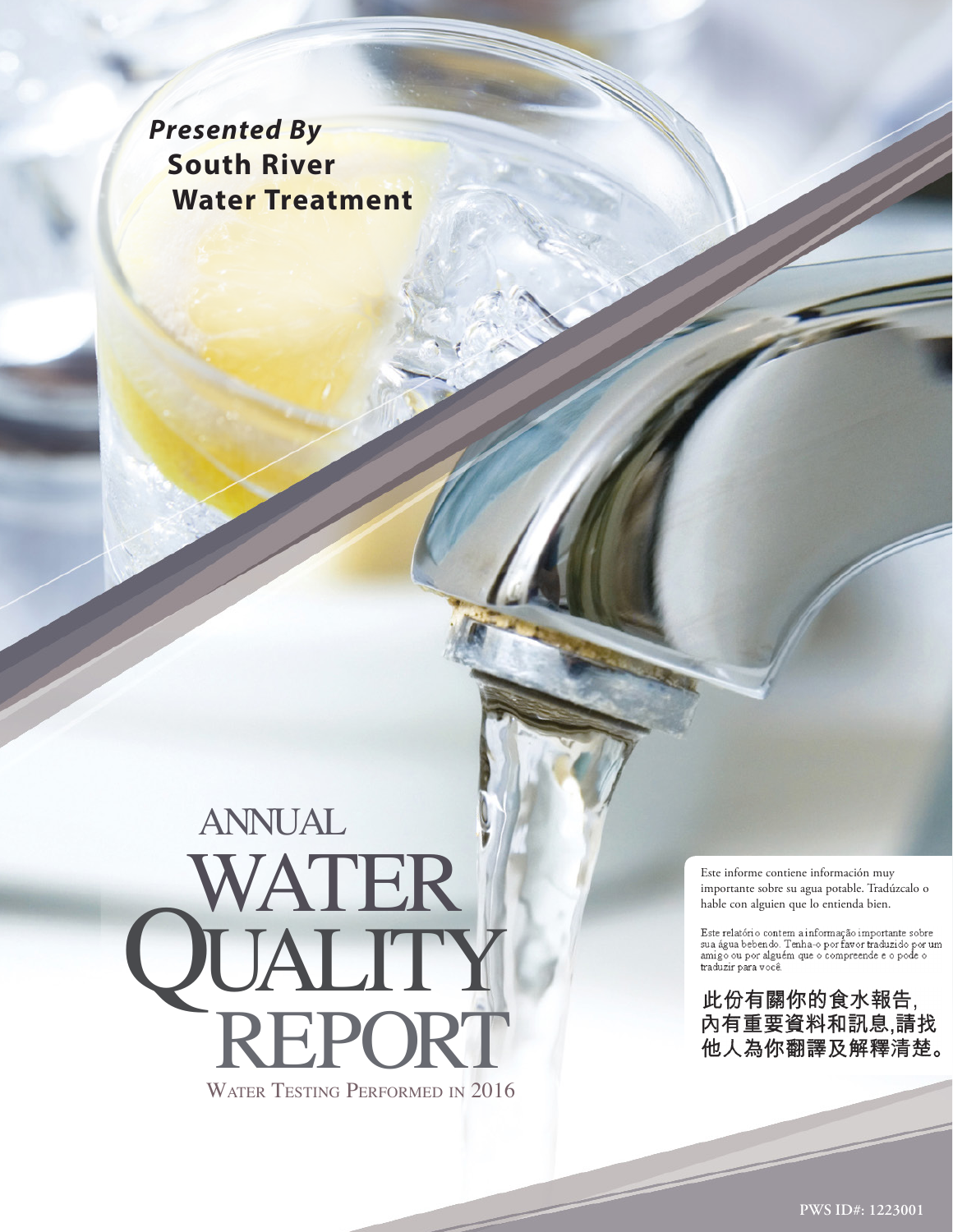## We've Come a Long Way

nce again we are proud to present our annual water quality report covering the period between January 1 and December 31, 2016. In a matter of only a few decades, drinking water has become exponentially safer and more reliable than at any other point in human history. Our exceptional staff continues to work hard every day—at any hour—to deliver the highest quality drinking water without interruption. Although the challenges ahead are many, we feel that by relentlessly investing in customer outreach and education, new treatment technologies, system upgrades, and training, the payoff will be reliable, high-quality tap water delivered to you and your family.

# Community Participation

You are invited to participate in our public forum<br>and voice your concerns about your drinking water. Please call the Municpal Building at (732) 257-1999 for dates of the public meetings. The meetings are held at the Criminal Justice Building, 61 Main Street, South River, New Jersey.

## Water Conservation

 $\sum_{\text{you} \text{self}}$  money in the process by becoming approximately the process by becoming conscious of the amount of water your household is using and by looking for ways to use less whenever you can. It is not hard to conserve water. Here are a few tips:

Automatic dishwashers use 15 gallons for every cycle, regardless of how many dishes are loaded. So get a run for your money and load it to capacity.

- Turn off the tap when brushing your teeth.
- Check every faucet in your home for leaks. Just a slow drip can waste 15 to 20 gallons a day. Fix it and you can save almost 6,000 gallons per year.
- Check your toilets for leaks by putting a few drops of food coloring in the tank. Watch for a few minutes to see if the color shows up in the bowl. It is not uncommon to lose up to 100 gallons a day from an invisible toilet leak. Fix it and you save more than 30,000 gallons a year.
- Use your water meter to detect hidden leaks. Simply turn off all taps and water-using appliances. Then check the meter after 15 minutes. If it moved, you have a leak.



# Substances That Could Be in Water

To ensure that tap water is safe to drink, the U.S.<br>EPA prescribes regulations limiting the amount of certain contaminants in water provided by public water systems. U.S. Food and Drug Administration regulations establish limits for contaminants in bottled water, which must provide the same protection for public health. Drinking water, including bottled water, may reasonably be expected to contain at least small amounts of some contaminants. The presence of these contaminants does not necessarily indicate that the water poses a health risk.

The sources of drinking water (both tap water and bottled water) include rivers, lakes, streams, ponds, reservoirs, springs, and wells. As water travels over the surface of the land or through the ground, it dissolves naturally occurring minerals, in some cases, radioactive material, and substances resulting from the presence of animals or from human activity. Substances that may be present in source water include:

**Microbial Contaminants**, such as viruses and bacteria, which may come from sewage treatment plants, septic systems, agricultural livestock operations, or wildlife;

**Inorganic Contaminants**, such as salts and metals, which can be naturally occurring or may result from urban stormwater runoff, industrial or domestic wastewater discharges, oil and gas production, mining, or farming;

**Pesticides and Herbicides**, which may come from a variety of sources such as agriculture, urban stormwater runoff, and residential uses;

**Organic Chemical Contaminants**, including synthetic and volatile organic chemicals, which are by-products of industrial processes and petroleum production and may also come from gas stations, urban stormwater runoff, and septic systems;

**Radioactive Contaminants**, which can be naturally occurring or may be the result of oil and gas production and mining activities.

For more information about contaminants and potential health effects, call the U.S. EPA's Safe Drinking Water Hotline at (800) 426-4791.

#### Missed Monitoring

For the monitoring period of November 1, 2016, to November 30, 2016, we received a Notice of Non-Compliance from NJDEP. We were required to take 15 coliform samples but only 14 were taken. We have already taken the steps to ensure that adequate monitoring and reporting will be performed in the future so that this oversight will not be repeated.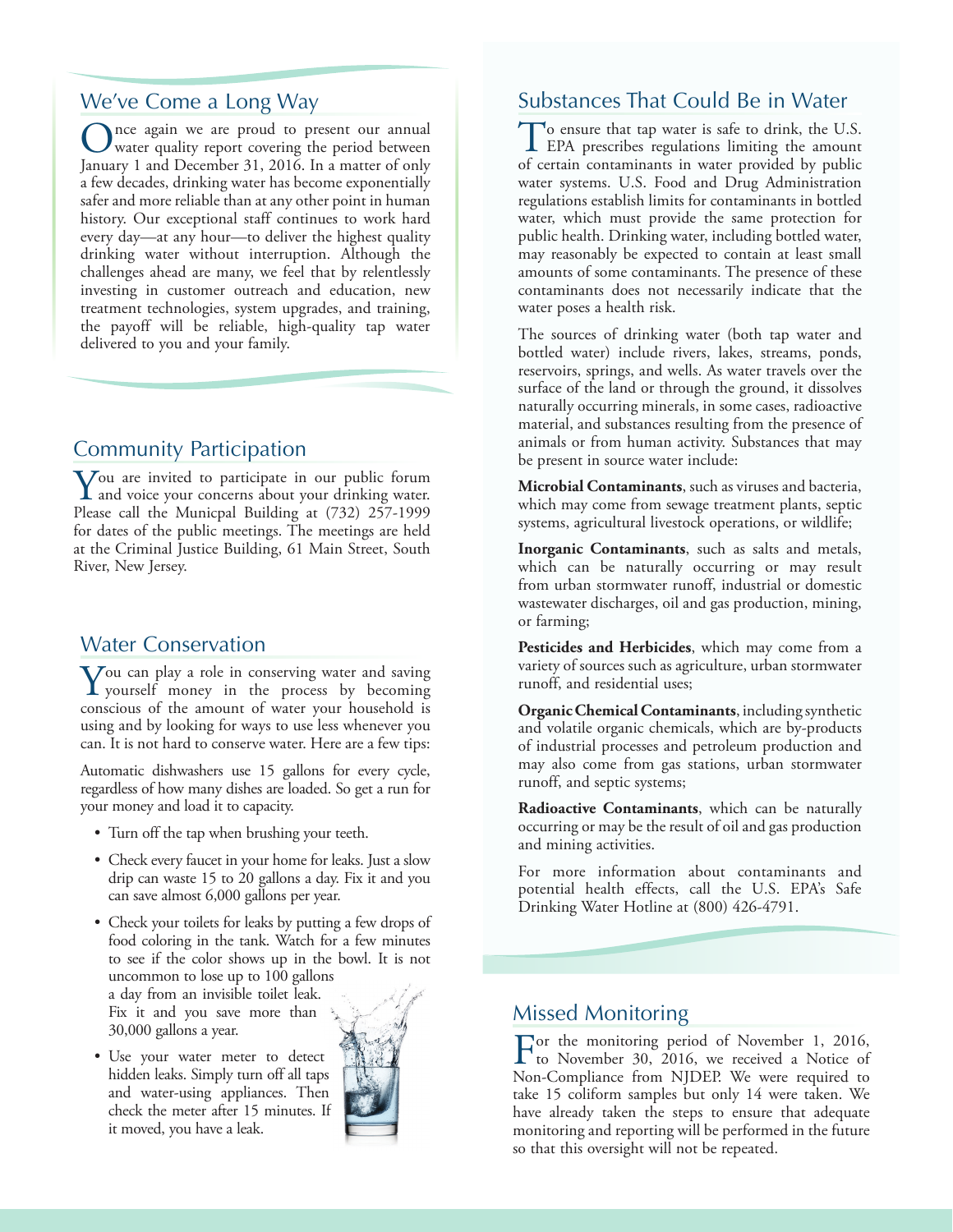# Naturally Occurring Bacteria

The simple fact is, bacteria and other microorganisms inhabit our world. They can be found all around us: in our<br>food; on our skin; in our bodies; and, in the air, soil, and water. Some are harmful to us and some are not. bacteria are common in the environment and are generally not harmful themselves. The presence of this bacterial form in drinking water is a concern because it indicates that the water may be contaminated with other organisms that can cause disease. Throughout the year, we tested many water samples for coliform bacteria. In that time, none of the samples came back positive for the bacteria.

Federal regulations require that public water that tests positive for coliform bacteria must be further analyzed for fecal coliform bacteria. Fecal coliform are present only in human and animal waste. Because these bacteria can cause illness, it is unacceptable for fecal coliform to be present in water at any concentration. Our tests indicate no fecal coliform is present in our water.

## Tip Top Tap

The most common signs that your faucet or sink<br>is affecting the quality of your drinking water are<br>discussed by the contract of the state of the state of discolored water, sink or faucet stains, a buildup of particles, unusual odors or tastes, and a reduced flow of water. The solutions to these problems may be in your hands.

#### **Kitchen Sink and Drain**

Hand washing, soap scum buildup, and the handling of raw meats and vegetables can contaminate your sink. Clogged drains can lead to unclean sinks and backed up water in which bacteria (i.e., pink and black colored slime growth) can grow and contaminate the sink area and faucet, causing a rotten egg odor. Disinfect and clean the sink and drain area regularly. Also, flush regularly with hot water.

#### **Faucets, Screens, and Aerators**

Chemicals and bacteria can splash and accumulate on the faucet screen and aerator, which are located on the tip of faucets, and can collect particles like sediment and minerals resulting in a decreased flow from the faucet. Clean and disinfect the aerators or screens on a regular basis.

Check with your plumber if you find particles in the faucet screen because they could be pieces of plastic from the hot water heater dip tube. Faucet gaskets can break down and cause black, oily slime. If you find this slime, replace the faucet gasket with a higher-quality product. White scaling or hard deposits on faucets and shower heads may be caused by hard water or water with high levels of calcium carbonate. Clean these fixtures with vinegar or use water softening to reduce the calcium carbonate levels for the hot water system.

#### **Water Filtration/Treatment Devices**

A smell of rotten eggs can be a sign of bacteria on the filters or in the treatment system. The system can also become clogged over time so regular filter replacement is important. (Remember to replace your refrigerator filter!)

# FOG (fats, oils, and grease)

You may not be aware of it, but every time you pour<br>fat, oil, or grease (FOG) down your sink (e.g., bacon grease), you are contributing to a costly problem in the sewer collection system. FOG coats the inner walls of the plumbing in your house as well as the walls of underground piping throughout the community. Over time, these greasy materials build up and form blockages in pipes, which can lead to wastewater backing up into parks, yards, streets, and storm drains. These backups allow FOG to contaminate local waters, including drinking water. Exposure to untreated wastewater is a public health hazard. FOG discharged into septic systems and drain fields can also cause malfunctions, resulting in more frequent tank pump-outs and other expenses.

Communities spend billions of dollars every year to unplug or replace grease-blocked pipes, repair pump stations, and clean up costly and illegal wastewater spills. Here are some tips that you and your family can follow to help maintain a well-run system now and in the future:

#### **NEVER:**

- Pour fats, oil, or grease down the house or storm drains.
- Dispose of food scraps by flushing them.
- Use the toilet as a waste basket.

#### **ALWAYS:**

- Scrape and collect fat, oil, and grease into a waste container such as an empty coffee can, and dispose of it with your garbage.
- Place food scraps in waste containers or garbage bags for disposal with solid wastes.
- Place a wastebasket in each bathroom for solid wastes like disposable diapers, creams and lotions, and personal hygiene products including nonbiodegradable wipes.

# **Questions?**

**For more information about this report, or for any questions relating to your drinking water, please call Robert Baker, Water Treatment Plant Operator, at (732) 254-5233.**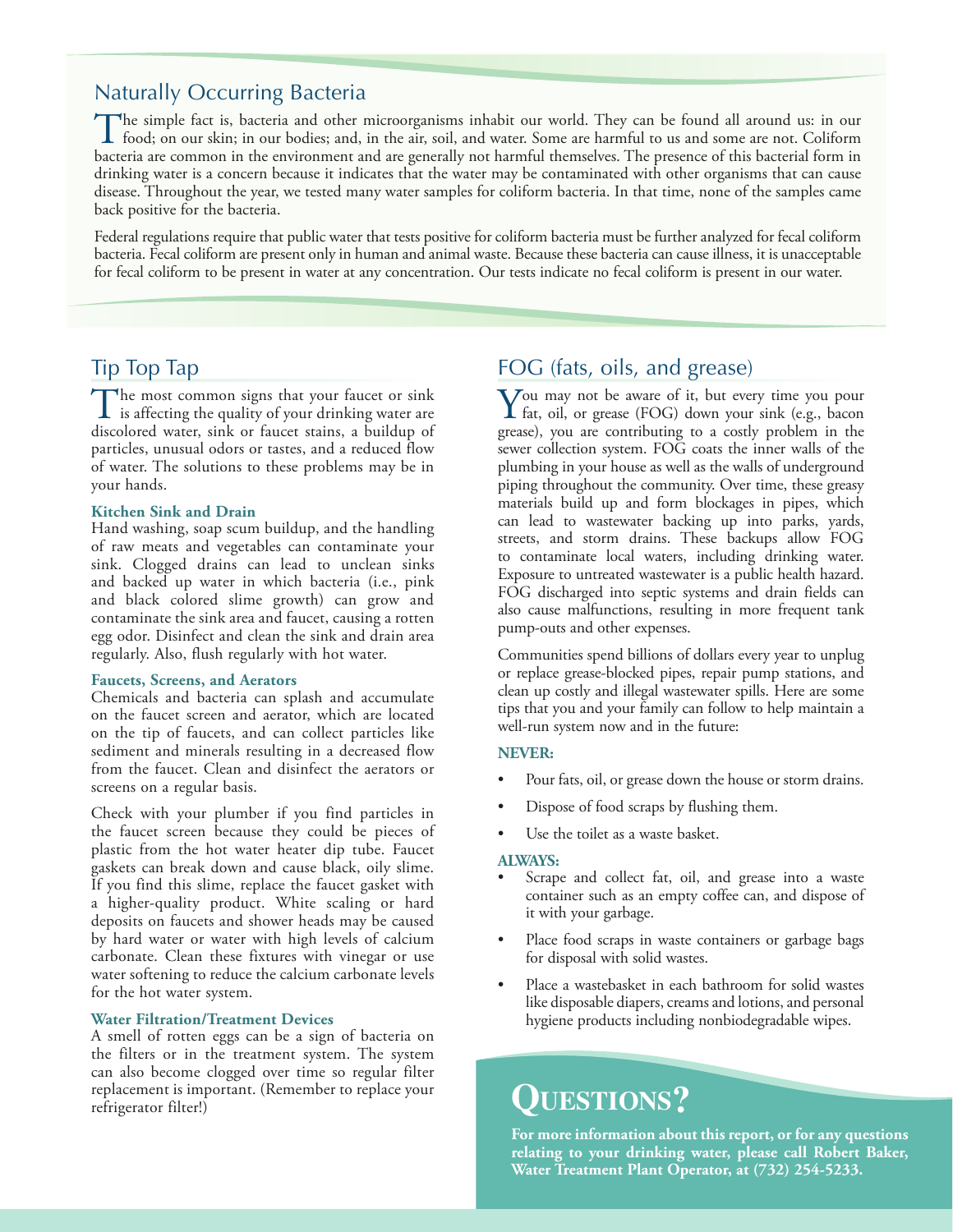# Lead in Home Plumbing

If present, elevated levels of lead can cause serious<br>health problems, especially for pregnant women and health problems, especially for pregnant women and young children. Lead in drinking water is primarily from materials and components associated with service lines and home plumbing. We are responsible for providing high-quality drinking water, but cannot control the variety of materials used in plumbing components. When your water has been sitting for several hours, you can minimize the potential for lead exposure by flushing your tap for 30 seconds to 2 minutes before using water for drinking or cooking. If you are concerned about lead in your water, you may wish to have your water tested. Information on lead in drinking water, testing methods, and steps you can take to minimize exposure is available from the Safe Drinking Water Hotline or at [www.epa.gov/lead.](http://www.epa.gov/lead)

# Water Main Flushing

istribution mains (pipes) convey water to homes, businesses, and hydrants in your neighborhood. The water entering distribution mains is of very high quality; however, water quality can deteriorate in areas of the distribution mains over time. Water main flushing is the process of cleaning the interior of water distribution mains by sending a rapid flow of water through the mains.

Flushing maintains water quality in several ways. For example, flushing removes sediments like iron and manganese. Although iron and manganese do not pose health concerns, they can affect the taste, clarity, and color of the water. Additionally, sediments can shield microorganisms from the disinfecting power of chlorine, contributing to the growth of microorganisms within distribution mains. Flushing helps remove stale water and ensures the presence of fresh water with sufficient dissolved oxygen, disinfectant levels, and an acceptable taste and smell.

During flushing operations in your neighborhood, some short-term deterioration of water quality, though uncommon, is possible. You should avoid tap water for household uses at that time. If you do use the tap, allow your cold water to run for a few minutes at full velocity before use and avoid using hot water, to prevent sediment accumulation in your hot water tank.

Please contact us if you have any questions or if you would like more information on our water main flushing schedule.

# Where Does My Water Come From?

The South River Water Utility draws its water from two sources: the Farrington Sands Aquifer and the East Brunswick Water Utility. The Farrington Sands Aquifer is a deep-water source, which South River draws from three wells. East Brunswick supplies about half of our water supply. They receive their water from the Round Valley Spruce Run Reservoir System. Also, East Brunswick purchases water from the Middlesex Water Company, which utilizes surface water sources. During 2016, the utility distributed more than 437,480 million gallons of water.

# What type of container is best for storing water?

Consumer Reports has consistently advised that glass or BPA-free plastics such as polyethylene are the safest choices. To be on the safe side, do not use any container with markings on the recycle symbol showing "7 PC" (code for BPA). You could also consider using stainless steel or aluminum with BPA-free liners.

#### How much emergency water should I keep?

Typically, 1 gallon per person per day is recommended. For a family of four, that would be 12 gallons for 3 days. Humans can survive without food for 1 month, but can survive only 1 week without water.

# How long can I store drinking water?

The disinfectant in drinking water will eventually dissipate, even in a closed container. If that container housed bacteria before it was filled with tap water, the bacteria may continue to grow once the disinfectant has dissipated. Some experts believe that water could be stored up to six months before needing to be replaced. Refrigeration will help slow the bacterial growth.

## How long does it take a water supplier to produce one glass of drinking water?

It could take up to 45 minutes to produce a single glass of drinking water.

## How many community water systems are there in the U.S.?

About 53,000 public water systems across the United States process 34 billion gallons of water per day for home and commercial use. Eighty-five percent of the population is served by these systems.